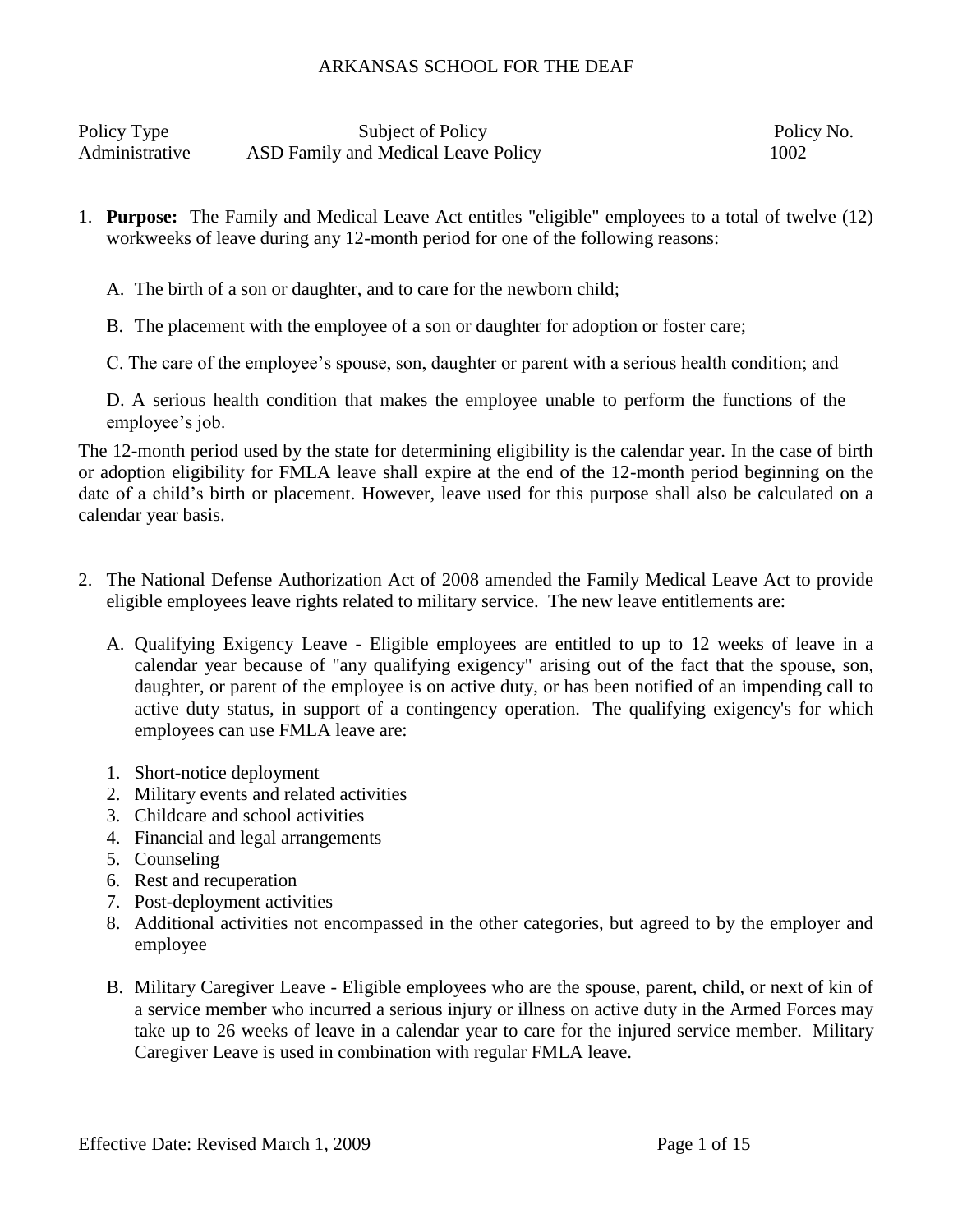| Policy Type    | Subject of Policy                   | Policy No. |
|----------------|-------------------------------------|------------|
| Administrative | ASD Family and Medical Leave Policy | 1002       |

### **3. Designation of Family and Medical Leave**

A. Family leave is leave without pay. However, an eligible employee may elect, or an agency/institution may require the employee to substitute paid leave for any part of the 12-week period. Paid leave to handle personal and family medical needs is currently available under existing sick, annual and catastrophic leave policies.

If the agency has knowledge that an employee's requested leave period is covered by FMLA, it is the responsibility of the agency to notify the employee that they have been placed on FMLA leave.

The agency/institution must determine whether leave will be counted within two business days of the time the employee gives notice of the need for leave, or if the employer does not initially have sufficient information to make a determination, at the point this information becomes available. If the employer learns that the leave is for an FMLA purpose after leave has begun or within two days of the employee's return to work, the entire or some portion of the leave period may be retroactively counted as FMLA. An employee desiring to have a leave period designated as FMLA and obtain FMLA protections for the absence must so notify the employer within two business days of returning to work.

Compensatory time off may not be counted as part of the 12-week FMLA entitlement. However, an employee may request to use his/her compensatory time for an FMLA reason.

- B. FMLA may be taken "intermittently or on a reduced leave schedule" under certain circumstances.
	- 1. Leave may be taken on an intermittent or a reduced leave (part-time) schedule so long as this does not result in a reduction in the total amount of leave to which the employee is entitled.

Only the amount of leave actually taken may be counted toward the 12 weeks of leave to which an employee is entitled. For example, if an employee who normally works five days a week takes off one day, the employee would use 1/5 of a week of FMLA Leave

- 2. Leave may be taken intermittently when medically necessary. If an employee requests intermittent leave that is foreseeable based on planned medical treatment, the employer may require such employee to transfer temporarily to an available alternative position with equivalent pay and benefits but which better accommodates recurring periods of leave.
- 3. When leave is taken after the birth or placement of a child for adoption or foster care, an employee may take leave intermittently or on a reduced leave schedule only if the employer agrees. Such a schedule reduction might occur where an employee, with the employer's agreement, works part-time after the birth of a child, or takes leave in several segments.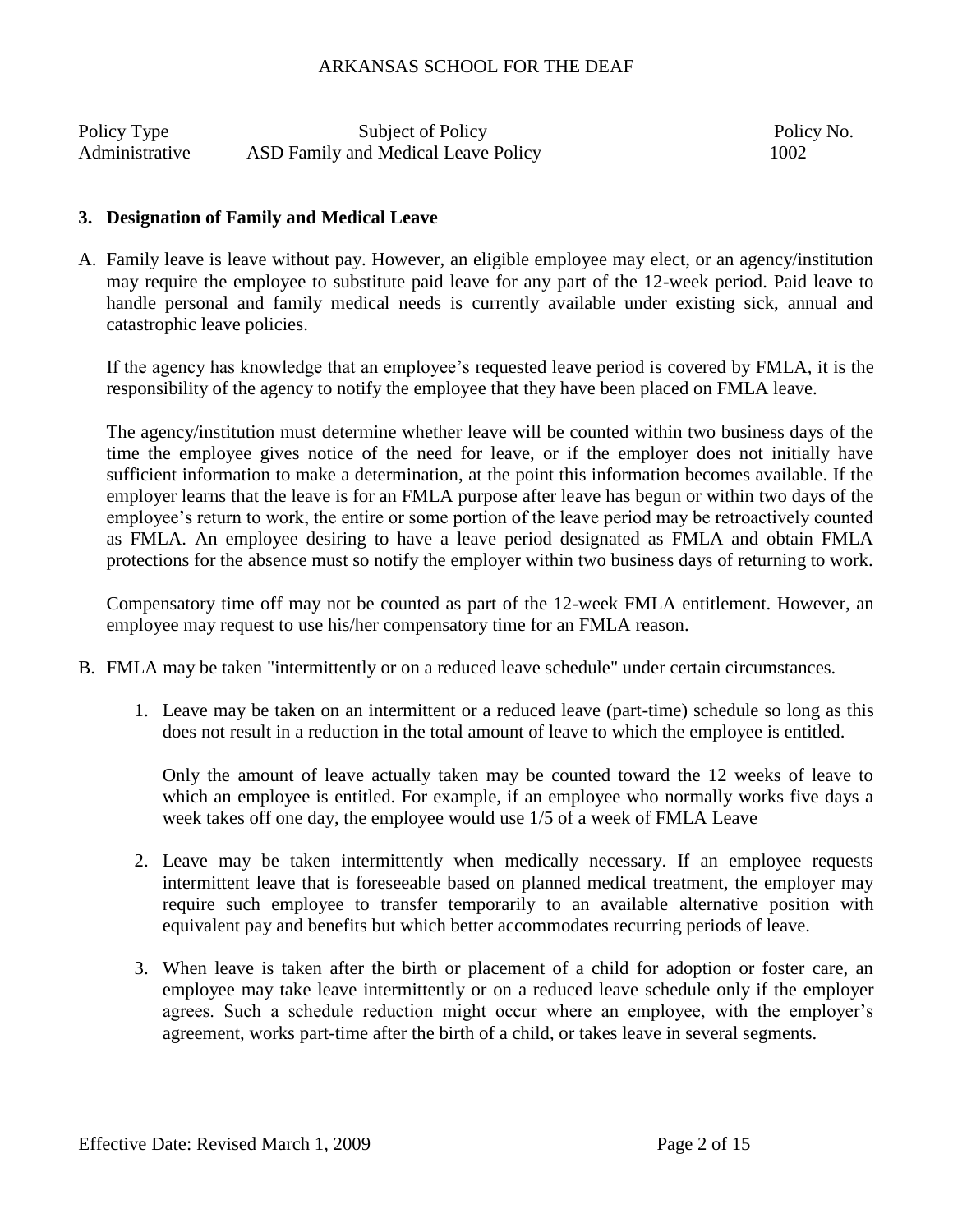| Policy Type    | Subject of Policy                                                                                | Policy No. |
|----------------|--------------------------------------------------------------------------------------------------|------------|
| Administrative | ASD Family and Medical Leave Policy                                                              | 1002       |
|                | The employer's agreement is not required for leave during which the mother has a serious         |            |
|                | health condition in connection with the birth of her child or if the newborn child has a serious |            |
|                | health condition.                                                                                |            |

- 4. An expectant mother may take FMLA leave before the birth of the child for prenatal care or if her condition makes her unable to work.
- 5. An employee may request leave before the actual placement or adoption of a child if an absence from work is required for the placement for adoption or foster care to proceed. For example, the employee may be required to attend counseling sessions, appear in court, consult with his or her attorney or doctor(s) representing the birth parent, or submit to a physical examination.
- 6. An employee may request intermittent or reduced leave schedule to care for a family member in situations where the family member's condition itself is intermittent or where the employee may be needed to share care responsibilities with another party or to make arrangements for changes in care, such as transfer to a nursing home.
- 7. Intermittent leave may be taken for a serious health condition which requires treatment by a health care provider periodically, rather than for one continuous period of time.
- 8. Intermittent or reduced schedule leave may be taken for absences where the employee or family member is incapacitated or unable to perform the essential functions of the position because of a chronic serious health condition even if he/she does not receive treatment by a health care provider.

# **4. Eligibility**

- A. To be eligible for leave under this policy an employee must have been employed by the state for at least twelve (12) months and must have worked at least 1250 hours during the twelve month period preceding the commencement of the leave.
- B. Spouses who are both employed by the state are entitled to a total of twelve weeks of leave (rather than twelve weeks each) for the birth or adoption of a child or for the care of a sick parent. However, each spouse would be entitled to twelve (12) weeks for their own serious health condition or the care of a child or spouse.

Each employee is entitled to FMLA for the care of his/her own parent only. Nevertheless, the husband and wife are limited to a combined total of 12 weeks for this purpose regardless of which parent or the number of parents involved.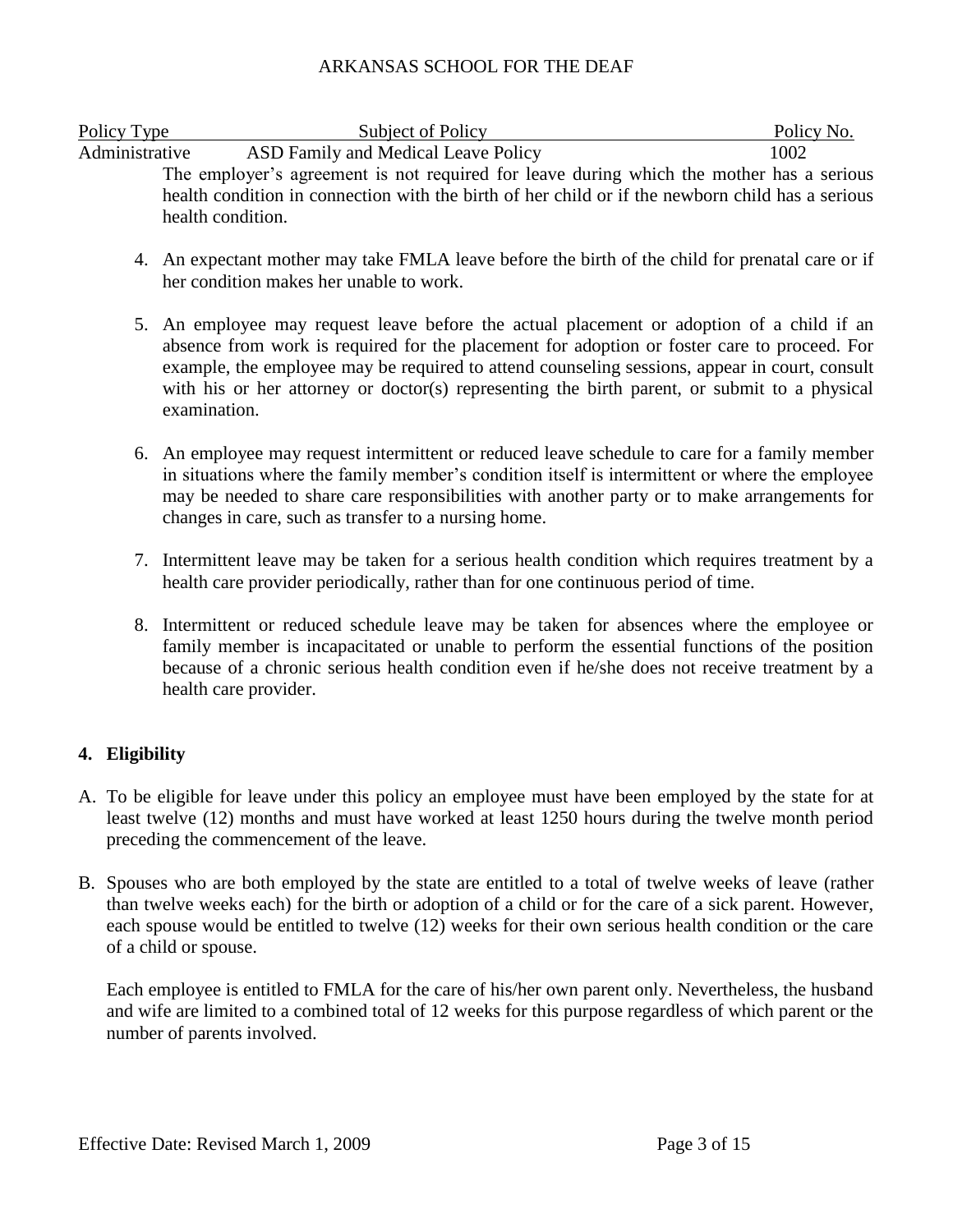| Policy Type    | Subject of Policy                   | Policy No. |
|----------------|-------------------------------------|------------|
| Administrative | ASD Family and Medical Leave Policy | 1002       |

- C. CERTIFICATION: A request for leave for an employee's own serious health condition or to care for a seriously ill child, spouse or parent must be supported by a certificate issued by a health care provider. The certificate must contain the following information:
	- 1. The date on which the serious health condition commenced.
	- 2. The probable duration of the condition.
	- 3. The appropriate medical facts within the knowledge of the health care provider regarding the condition.
	- 4. If the leave is to care for a family member, the certificate must contain a statement that the eligible employee is needed to care for the son, daughter, spouse or parent and an estimate of the amount of time required.
	- 5. If the leave is due to the employee's illness, a statement that the employee is unable to perform the functions of the position must be included.

 If an employee submits a complete certification signed by a health care provider, the agency/institution may not request additional information from the employee's health care provider. However, a health care provider representing the employer may contact the employee's health care provider, with the employee's permission, for purposes of clarification and authenticity of the medical certification.

 If there is reason to doubt the validity of a medical certification, the agency/institution may require a second opinion from a health care provider designated or approved by the agency/institution so long as that provider is not employed by the state on a regular basis. If that opinion differs, the opinion of a third health care provider jointly approved by the agency/institution and employee may be solicited. That opinion shall be final and binding. The opinions of both the second and third health care providers shall be obtained at the agency/institutions expense.

 The employer and the employee must each act in good faith to attempt to reach agreement on whom to select for the third health care provider. If the employer does not attempt in "good faith" to reach agreement, the employer will be bound by the first certification. If the employee does not attempt in "good faith" to reach agreement, the employee will be bound by the second certification.

D. The employee shall provide the agency/institution with a completed Certification of Physician or Practitioner form thirty (30) days prior to the date leave begins and make efforts to schedule leave so as not to disrupt agency/institution operations when the necessity for leave is foreseeable such as for the birth or adoption of a child, or planned medical treatment. If circumstances require that leave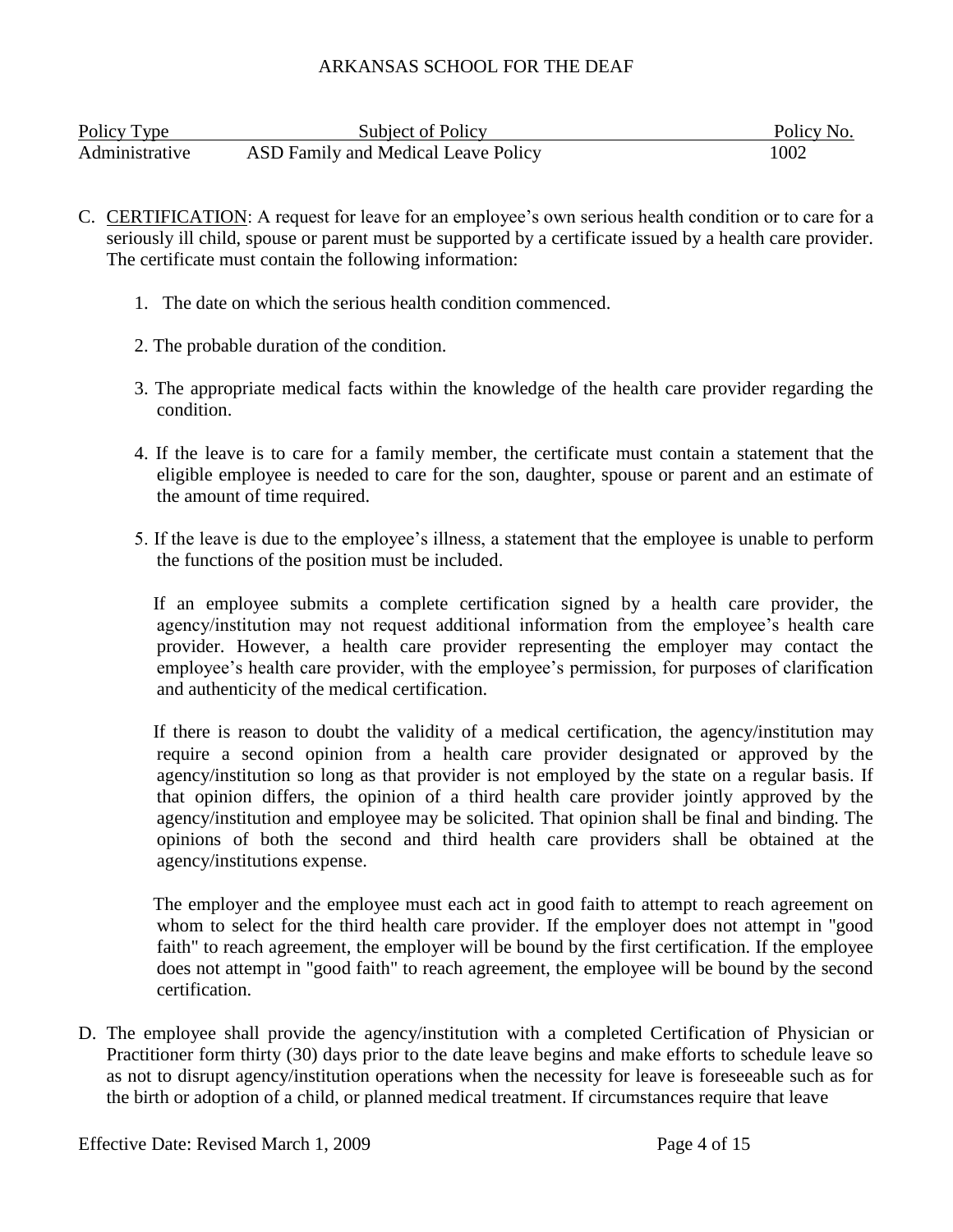| Policy Type    | Subject of Policy                   | Policy No. |
|----------------|-------------------------------------|------------|
| Administrative | ASD Family and Medical Leave Policy | 1002       |

begin in less than 30 days, the employee shall provide such notice as is practical. In cases of illness, the employee will be required to report periodically on his or her leave status and intention to return to work.

E. The approving agency director or institution head may require that the employee obtain subsequent recertification on a reasonable basis, but not more often than every thirty (30) days.

F. Medical information gathered as a result of the serious health condition is considered confidential.

# **5. Employment and Benefits Protection**

- A. Upon return from Family and Medical Leave an employee shall be entitled to be restored to (a) the position formerly occupied or (b) an equivalent position with equivalent employment benefits, pay and other terms and conditions of employment.
- B. Apart from the paid leave actually used during the Family or Medical Leave period, the taking of leave shall not result in the loss of any employment benefit accrued prior to the date on which the leave commenced. However, no seniority or employment benefits shall be accrued during the period of leave. The employee is not entitled to any right, benefit, or position of employment other than any right, benefit, or position to which the employee would have been entitled had the employee not taken leave.
- C. The agency/institution shall maintain benefits coverage for the employee under its group health plan at the same level and under the conditions coverage would have been provided if the employee had continued in employment. The agency/institution shall continue to pay the "employer matching" portion of the health insurance premium and the employee will pay the employee's portion if such was the arrangement prior to leave. If the agency/institution paid the full premium it must continue to do so.

An employee may choose not to retain health coverage during leave. However, when the employee returns from leave, the employee is entitled to be reinstated on the same terms as prior to taking the leave, without any qualifying period, physical examination, exclusion of pre-existing conditions, etc.

The agency/institution's obligation to maintain health insurance coverage ceases under FMLA if an employee's premium payment is more than 30 days late. Written notice to the employee that the payment has not been received must be mailed at least 15 days before coverage is to cease.

The agency/institution may recover any payments made by the agency/institution to cover the employee's share of the premium once the employee returns to work. An employer may recover its share of health plan premiums paid during unpaid FMLA if the employee fails to return to work unless the failure to return to work is due to a serious health condition or other circumstances beyond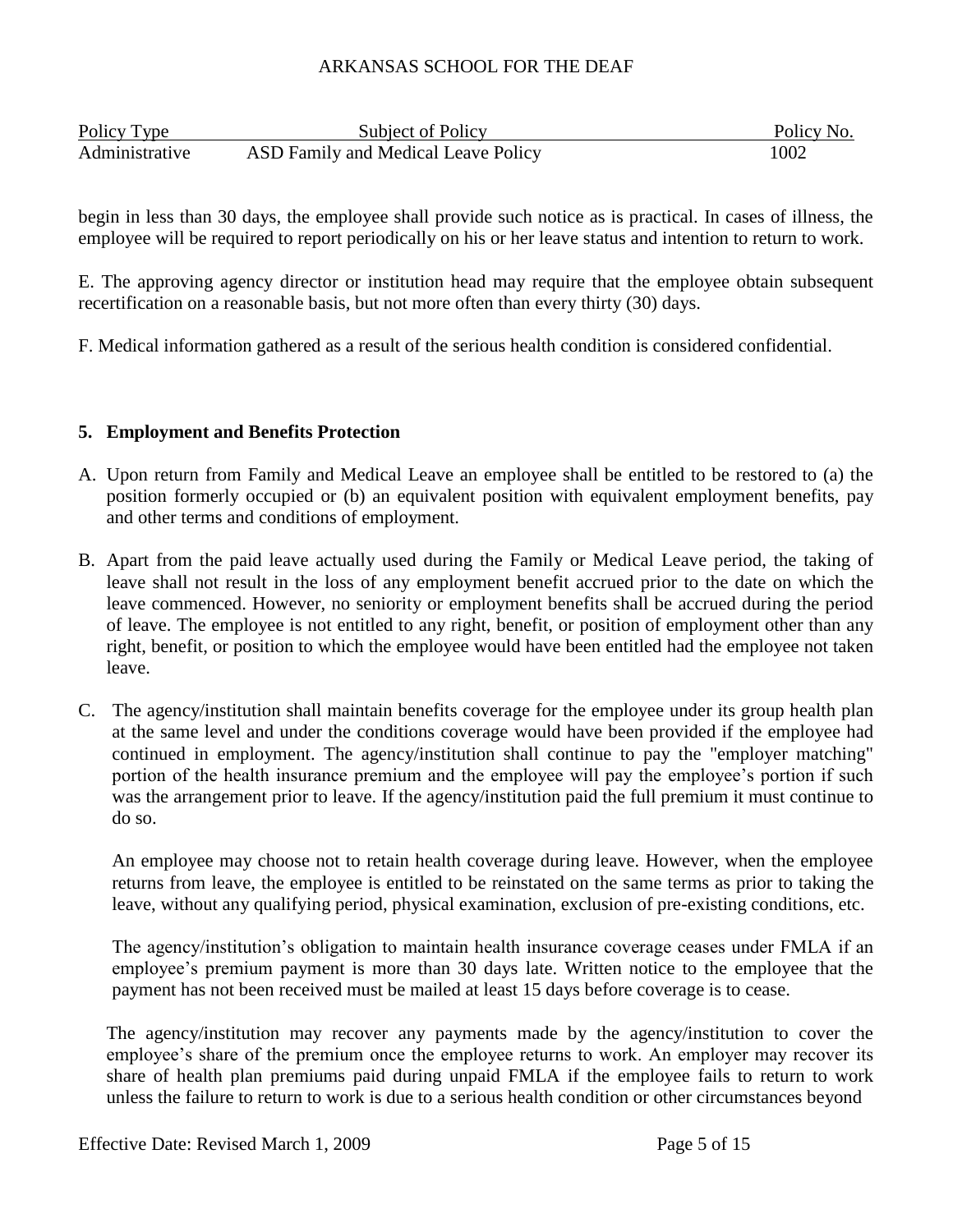| Policy Type    | Subject of Policy                   | Policy No. |
|----------------|-------------------------------------|------------|
| Administrative | ASD Family and Medical Leave Policy | 1002       |

an employee's control. If an employer has maintained other benefits such as life or disability insurance in order to meet its responsibilities to provide equivalent benefits to the employee upon return from FMLA leave, the employer is entitled to recover the costs incurred for paying the premium whether or not the employee returns to work.

#### **6. Definitions**

- A. SERIOUS HEALTH CONDITION means an illness, injury, impairment, or physical or mental condition that involves:
	- 1. Inpatient care: Any period of incapacity or treatment in connection with or consequent to inpatient care in a hospital, hospice or residential medical care facility.
	- 2. Continuing treatment by a health care provider: Any period of incapacity of more than three consecutive calendar days, that also involves continuing treatment as follows:
		- a. Treatment two or more times by a health care provider, by a nurse or physician's assistant under direct supervision of a health care provider, or by a provider of health care services (e.g. physical therapist) under orders of, or on referral by, a health care provider; or
		- b. Treatment by a health care provider on at least one occasion which results in a regimen of continuing treatment under supervision of a health care provider. A regimen of continuing treatment includes, for example, a course of prescription medication or therapy requiring special equipment to resolve or alleviate the health condition. It does not include the taking of over-the-counter medications or other similar activities that can be initiated without a visit to a health care provider.
	- 3. Any period of incapacity due to pregnancy.
	- 4. Treatment for a chronic health condition that 1) requires periodic visits for treatment by a health care provider, or by a nurse or physician's assistant under direct supervision of a health care provider, 2) continues over an extended period of time (including recurring episodes of a single underlying condition), and 3) may cause episodic rather than a continuing period of incapacity (asthma, diabetes, epilepsy, etc.).
	- 5. A period of incapacity which is permanent or long-term due to a condition for which treatment may not be effective: The employee or family member must be under the continuing supervision of, but need not be receiving active treatment by, a health care provider. Examples include Alzheimer's, severe stroke or the terminal stages of a disease.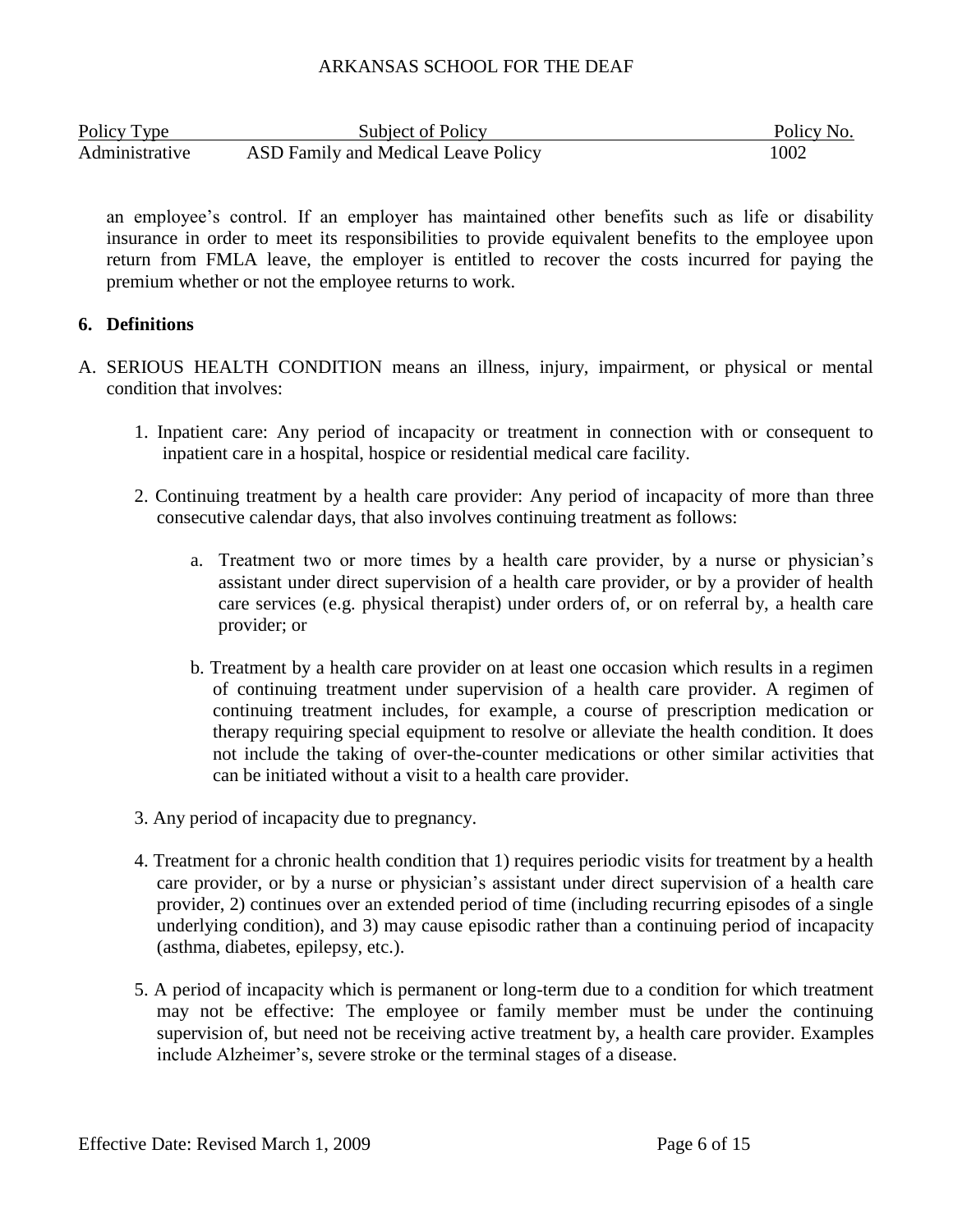| Policy Type    | <b>Subject of Policy</b>            | Policy No. |
|----------------|-------------------------------------|------------|
| Administrative | ASD Family and Medical Leave Policy | 1002       |

6. Multiple treatments for non-chronic conditions:

 Any period of absence to receive multiple treatments (including any period of recovery therefrom) by a health care provider or by a provider of health care services under orders of, or on referral by, a health care provider, either for restorative surgery after an accident or other injury, or for a condition such as cancer, severe arthritis, or kidney disease that would likely result in a period of incapacity of more than three consecutive calendar days in the absence of medical intervention or treatment.

7. Continuing supervision of, but not necessarily active treatment by, a health care provider due to a serious long-term or chronic condition or disability which cannot be cured.

NOTE: The FMLA only allows leave for substance abuse in order to undergo treatment by a health care provider and specifically excludes employee absence because of the use of the substance. Stress qualifies as a serious health condition only if it rises to the level of a mental illness or results in a physical illness.

- B. PERIOD OF INCAPACITY means a period of time when an employee or family member is unable to work, attend school or perform other regular daily activities due to the serious health condition, treatment therefor, or recovery therefrom.
- C. TREATMENT, for purposes of FMLA, includes examinations to determine if a serious health condition exists and evaluations of the condition, but does not include routine physical examinations, eye examinations, or dental examinations.
- D. HEALTH CARE PROVIDER is defined as a doctor of medicine or osteopathy who is authorized to practice medicine or surgery by the State in which the doctor practices; or any other person determined by the United States Department of Labor to be capable of providing health care services. Included in the second part of that definition are podiatrists, dentists, clinical psychologists, clinical social workers, optometrists and chiropractors (limited to treatment consisting of manual manipulation of the spine to correct a subluxation as demonstrated to exist by x-ray), nurse practitioners and nursemidwives and Christian Science Practitioners.
- E. SPOUSE is defined in accordance with applicable State law. It is clear from the legislative history that unmarried domestic partners do not qualify for family/medical leave to care for their partner.
- F. PARENT means the biological parent of an employee, or an individual who stands or who stood in loco parentis to an employee, when the employee was a son or daughter. It does not include parentsin-law.
- G. SON OR DAUGHTER means a biological, adopted, foster child, stepchild, legal ward or a child of a person standing in loco parentis.
	- 1. Under eighteen (18) years of age; or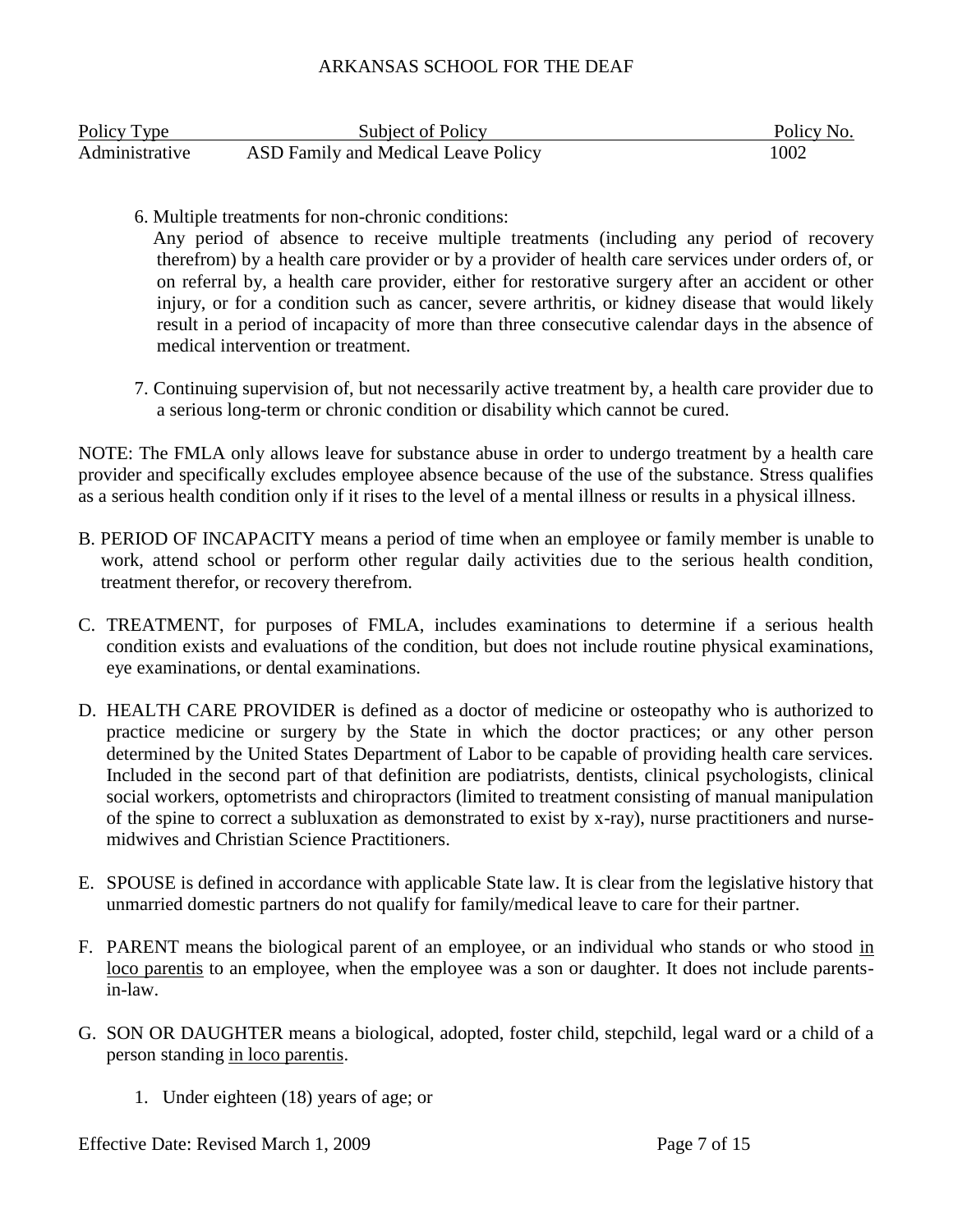| Policy Type    | Subject of Policy                   | Policy No. |
|----------------|-------------------------------------|------------|
| Administrative | ASD Family and Medical Leave Policy | 1002       |

- 2. Eighteen (18) years of age or older and incapable of self-care because of mental or physical disability.
- H. GROUP HEALTH PLAN, for purposes of FMLA, this term shall not include an insurance program providing health coverage under which employees purchase individual policies from insurers provided that:
	- 1. No contributions are made by the employer.
	- 2. Participation in the program is completely voluntary for employees.
	- 3. The sole functions of the employer with respect to the program are, without endorsing the program, to permit the insurer to publicize the program to employees, to collect premiums through payroll deductions and to remit them to the insurer.
	- 4. The employer receives no consideration in the form of cash or otherwise in connection with the program, other than reasonable compensation, excluding any profit, for administrative services actually rendered In connection with payroll deduction.
	- 5. The premium charged with respect to such coverage does not increase in the event the employment relationship terminates.

The same group health plan benefits provided to the employee prior to taking FMLA leave must be maintained during the FMLA leave. For example, if family member coverage is provided to an employee, family member coverage must be maintained during the FMLA leave. Similarly, benefit coverage during FMLA leave for medical care, surgical care, hospital care, dental care, eye care, mental health counseling, substance abuse treatment, etc. must be maintained during leave if provided in an employer's group health plan, including a supplement to a group health plan whether or not provided through a flexible spending account or other component of a cafeteria plan.

# **7. Family and Medical Leave Act Record Keeping Requirements**

Employers must keep the following records for no less than three years and make them available for inspection, copying and transcription by Department of Labor representatives upon request (29 CFR 825.500 ( c )):

A. Basic payroll and identifying employee data, including name, address and occupation; rate or basis of pay in terms of compensation; daily and weekly hours worked per pay period (unless FLSA exempt); additions to or deductions from wages; and total compensation paid;

B. Dates FMLA leave is taken.

C. If FMLA leave is taken in increments of less than one full day, the hours of the leave.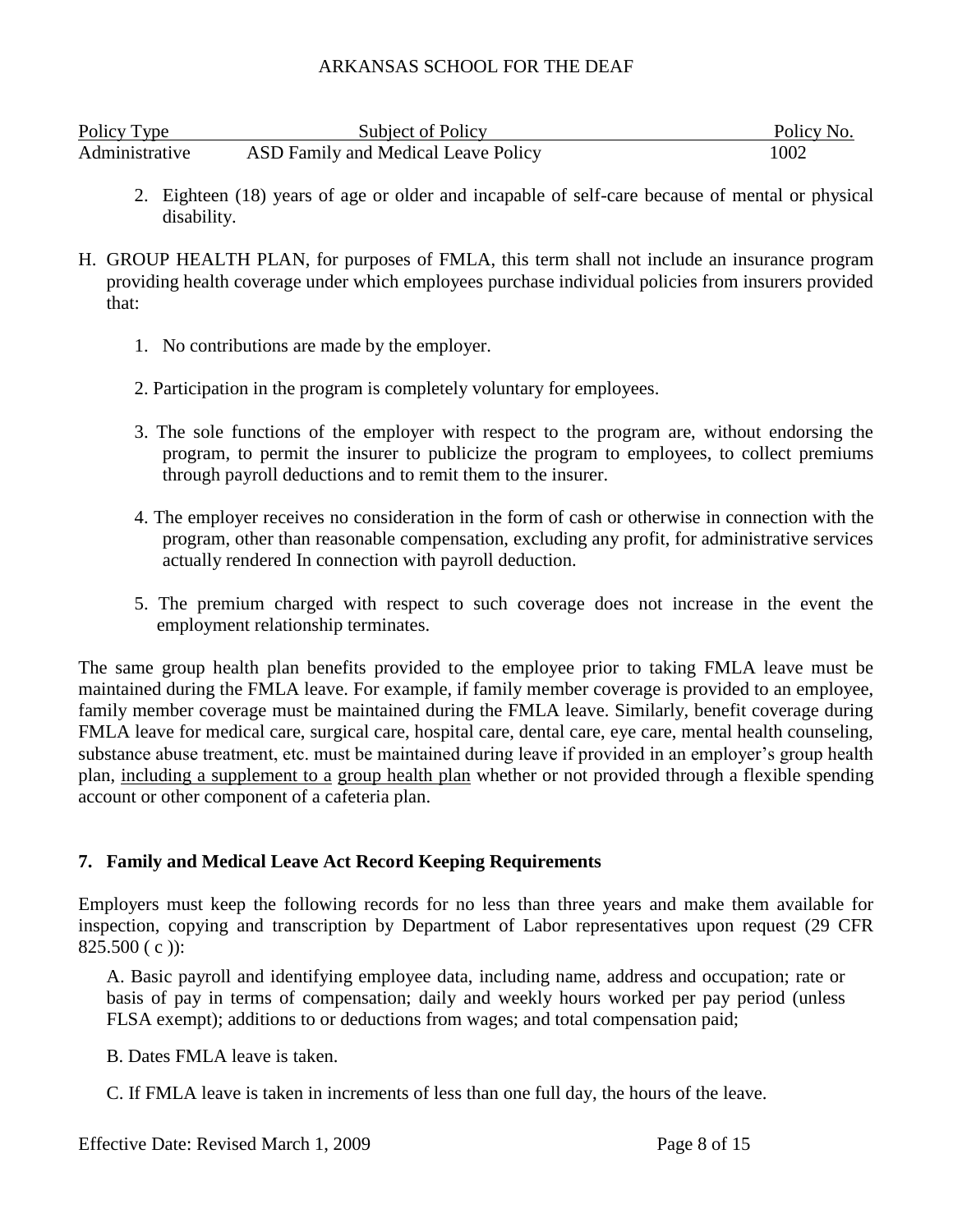| Policy Type    | Subject of Policy                   | Policy No. |
|----------------|-------------------------------------|------------|
| Administrative | ASD Family and Medical Leave Policy | 1002       |

D. Copies of employee notices of leave furnished to the agency/institution, if in writing and copies of all general and specific notices given to employees as required under the FMLA and its regulations.

E. Any documents describing employee benefits or employer policies and practices regarding the taking of paid and unpaid leave.

F. Premium payments of employee benefits.

G. Records of any dispute between the employer and the employee regarding designation of leave as FMLA leave including employer requests for second or third medical opinions.

H. Employer/employee agreement on work schedules during intermittent or reduced schedule leave.

Records and documents relating to medical certifications, recertifications or medical histories of employees or employees' family members, must be maintained in separate files and be treated as confidential medical records. The only persons who can obtain access to these confidential records are: (a) supervisors and managers who need to be informed of restrictions on the work or duties of an employee and necessary accommodations; (b) first aid and safety personnel if an employee's physical or medical condition might require emergency treatment; and ( c ) government officials investigating compliance with the FMLA (29 CFR 825.500(a)).

The general rule established by the statute is that the Department of Labor may only require an employer to submit its books or records for review once during any 12-month period. However, if the Department of Labor has reasonable cause to believe an employer has violated the FMLA or its regulations, or if the DOL is investigating an employee complaint, it may request or subpoena an employer's books or records at any time.

# **8. The Affect of Other Laws and Employer Practices on FMLA Employee Rights**

# A. State Law

Nothing in FMLA supersedes any provision of state or local law that provides greater family or medical leave rights than those provided by FMLA. For example, in Arkansas employees who take maternity leave have the option to reserve annual and sick leave balances and go directly on leave without pay. Even if the agency normally requires employees to use their leave balances during FMLA leave, they must follow state law with regard to maternity leave.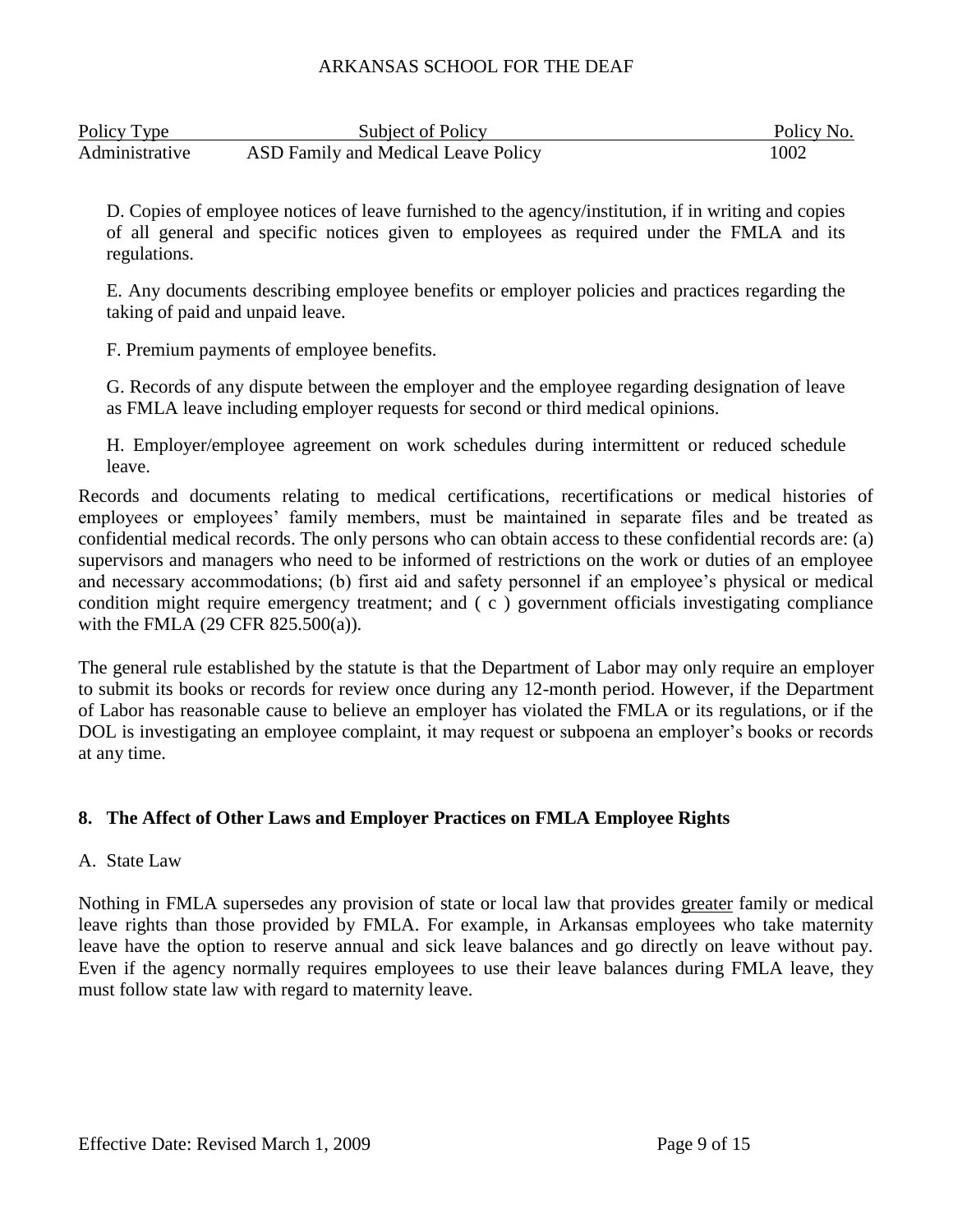| Policy Type    | Subject of Policy                   | Policy No. |
|----------------|-------------------------------------|------------|
| Administrative | ASD Family and Medical Leave Policy | 1002       |

### B. Americans With Disabilities Act (ADA)

ADA's "disability" and FMLA "serious health condition" are different concepts and must be analyzed separately. FMLA entitles eligible employees to 12 weeks of leave in any 12-month period, whereas the ADA allows an indeterminate amount of leave, barring undue hardship, as a reasonable accommodation. FMLA requires employers to maintain employees group health plan coverage during FMLA leave on the same conditions as coverage would have been provided if the employee had been continuously employed during the leave period, whereas ADA does not require maintenance of health insurance unless other employees receive health insurance during leave under the same circumstances.

In cases where the two laws interact, i.e. the employee is eligible under both; the employer should provide the greater right to the employee. A disabled employee may be entitled to continuous, reduced schedule, or intermittent leave as "reasonable accommodation", and that leave may also be counted as FMLA. Since FMLA requires insurance coverage the disabled employee would receive health insurance during the 12 week FMLA eligibility period even though that is not an ADA requirement.

FMLA requires reinstatement to the same or equivalent position. If the employee were unable to perform the essential functions of that equivalent position even with reasonable accommodation, because of a disability, the ADA may require the employer to make a reasonable accommodation at that time by allowing the employee to work part-time or by reassigning the employee to a vacant position, barring undue hardship.

#### C. Workers' Compensation

Workers' Compensation absence and FMLA leave may run concurrently (subject to proper notice and designation by the employer). Under Workers' Compensation the agency/institution may offer a medically certified employee a "light duty" position. Under FMLA the employee is permitted, but not required, to accept the position. Thus it is possible that the worker will no longer qualify for Workers' Compensation, but is still entitled to FMLA.

#### D. Consolidated Omnibus Budget Reconciliation Act of 1986 (COBRA)

An employer's obligation under FMLA ceases and a COBRA qualifying event may occur when and if 1) the employment relationship would have terminated if the employee had not taken FMLA (i.e. his/her position eliminated due to Reduction in Force and no transfer is available), 2) an employee informs the employer of his or her intent not to return from leave (which may be before the leave starts), or the employee fails to return from leave after exhausting his or her FMLA entitlement.

#### E. Employee Retirement Security Act (ERISA)

There is no requirement that unpaid FMLA leave be counted as additional service for eligibility, vesting,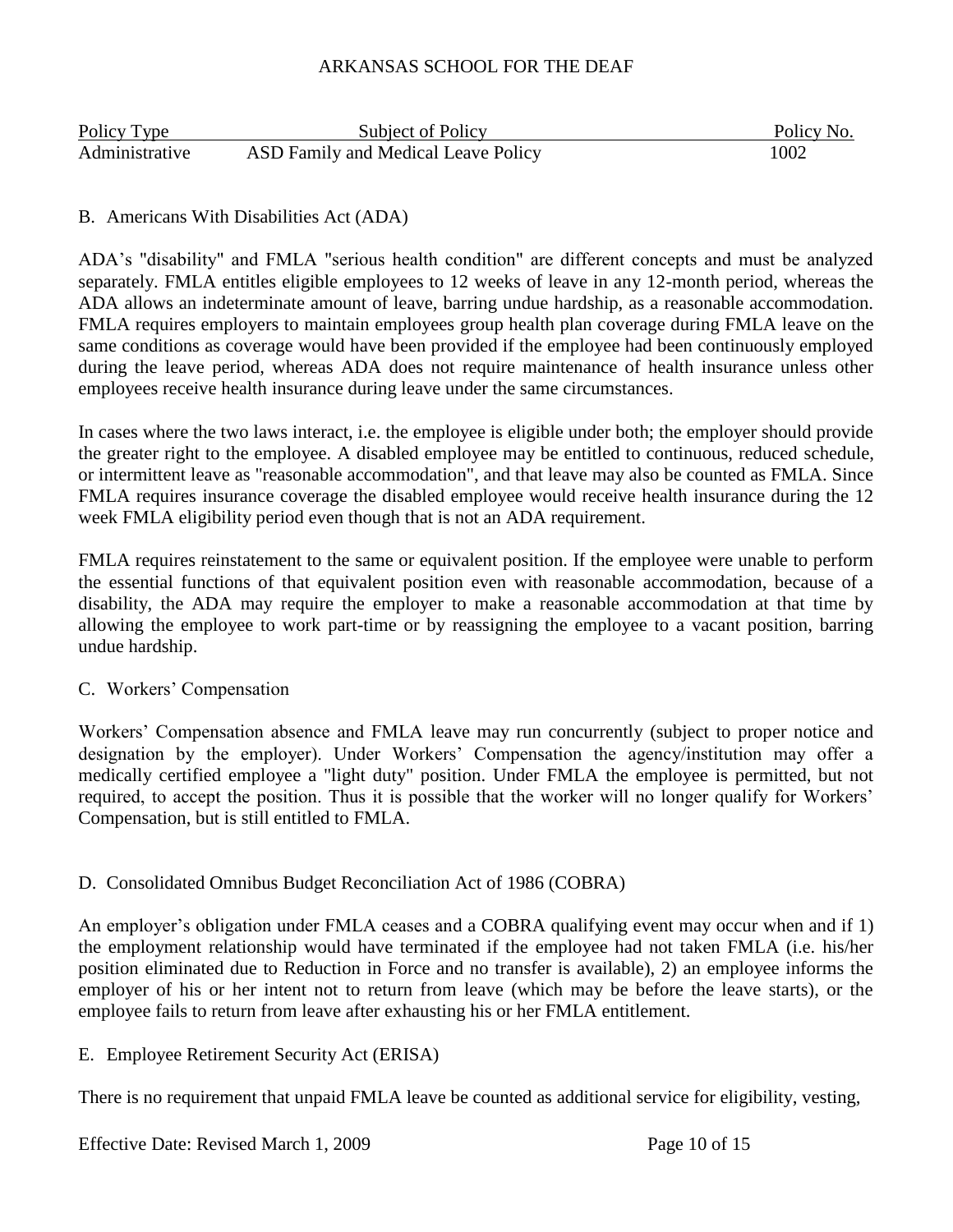| Policy Type    | Subject of Policy                   | Policy No. |
|----------------|-------------------------------------|------------|
| Administrative | ASD Family and Medical Leave Policy | 1002       |

or benefit accrual purposes. However, the final regulations clarify that if a plan requires an employee to be employed on a specific date in order to be credited with a year of service for participation, vesting, or contribution purposes, an employee on FMLA leave is deemed to have been employed on that date. Previously, employees were required to return to work in order to receive the year of service.

# **9. IMPLEMENTATION AND MODIFICATION**

The Personnel Office shall have primary responsibility for the implementation of this policy and shall propose and coordinate any modifications to this policy. Any questions regarding this ASD Family and Medical Leave Policy 1002 should be addressed to:

> Arkansas School for the Deaf Personnel Office 2606 West Markham Little Rock, AR 72205

Telephone: (501) 603-3528 (v/tty)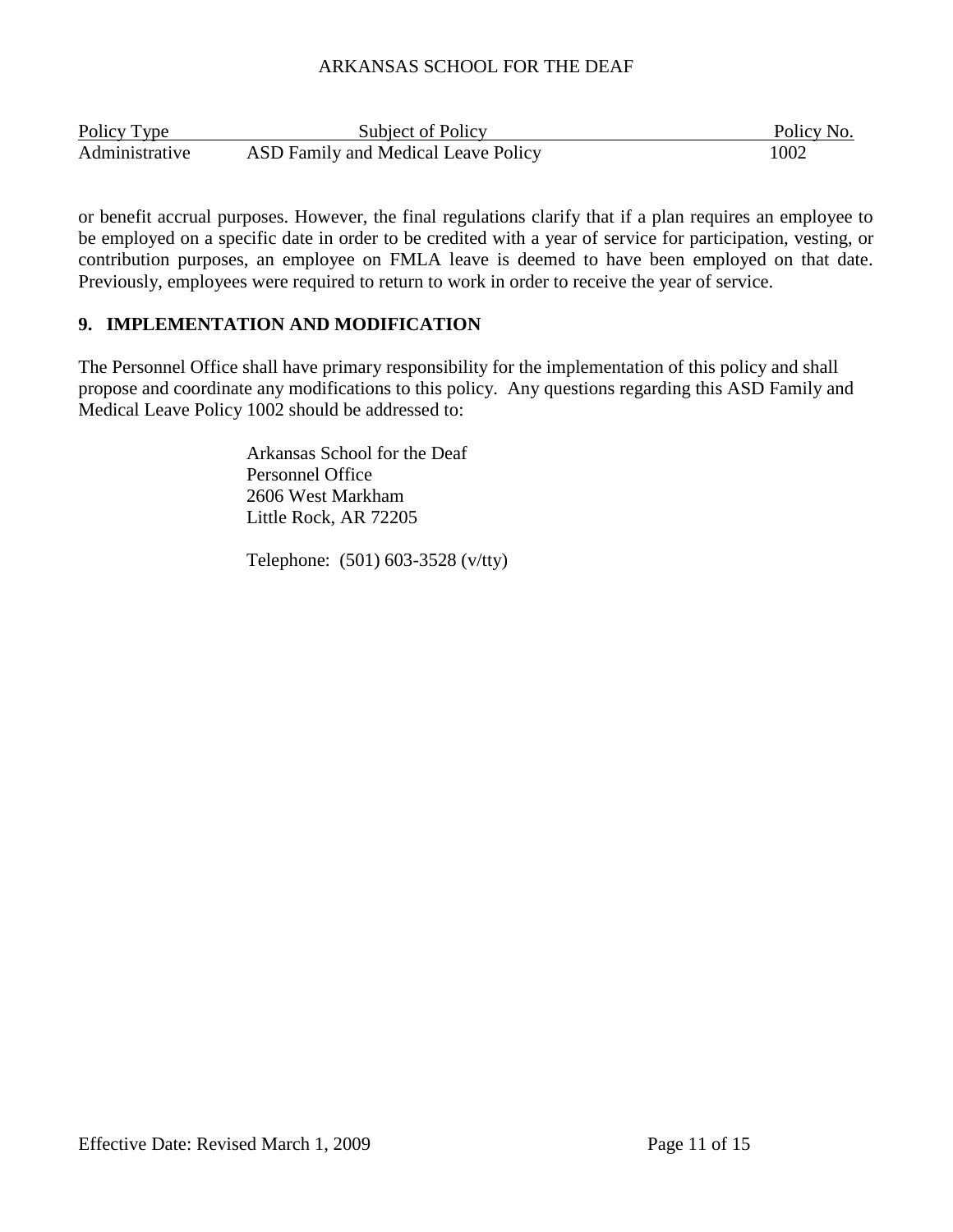\_\_\_\_\_\_\_\_\_\_\_\_\_\_\_\_\_\_\_\_\_\_\_\_\_\_\_\_\_\_\_\_\_\_\_\_\_\_\_\_\_\_\_\_\_ \_\_\_\_\_\_\_\_\_\_\_\_\_\_\_\_\_\_\_\_\_\_\_\_\_

Policy Type Subject of Policy Policy Policy No.<br>Administrative ASD Family and Medical Leave Policy 1002 ASD Family and Medical Leave Policy

APPROVED:

\_\_\_\_\_\_\_\_\_\_\_\_\_\_\_\_\_\_\_\_\_\_\_\_\_\_\_\_\_\_\_\_\_\_\_\_\_\_\_\_\_\_\_\_\_\_\_\_ \_\_\_\_\_\_\_\_\_\_\_\_\_\_\_\_\_\_\_\_\_\_\_\_ Superintendent, Arkansas School for the Deaf Date

Chairman, Arkansas School for the Deaf Board of Trustees Date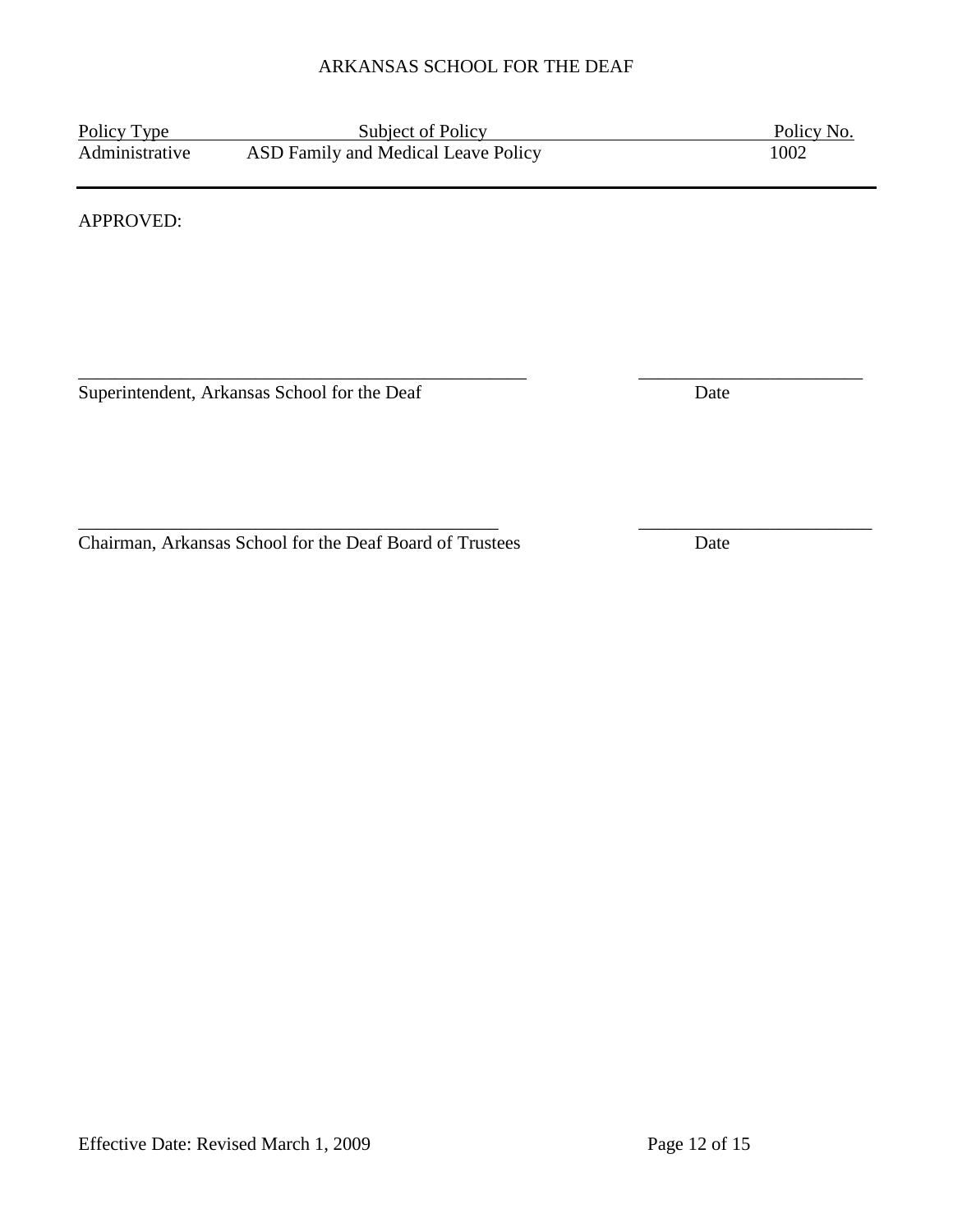Policy Type Subject of Policy Policy Policy No. Administrative ASD Family and Medical Leave Policy 1002

### **ARKANSAS SCHOOL FOR THE DEAF**

# **FAMILY AND MEDICAL LEAVE POLICY**

# **PROCEDURAL GUIDELINES**

- 1. Designation of Family and Medical Leave Act (FMLA) Leave
	- A. Employee Request
		- 1. Employees must notify their supervisor a soon as they are aware of the need to take FMLA leave. Thirty (30) days notice shall be given when possible. Requests for FMLA leave will be submitted using form OPM 0110 – Request for Family and Medical Leave. An effort should be made to schedule leave in a manner that will be least disruptive to the school's operations.
		- 2. Employees must complete an Employee Leave Request and indicate any leave to be designated as FMLA leave.
	- B. Employee Responsibilities
		- 1. Employees must provide, when required by the supervisor, medical certification to support the need for FMLA leave using the Certificate of Health Care Provider.
		- 2. At least once every thirty (30) days employees must report their status and when they anticipate returning to work.
	- C. Supervisor/Manager Designation

Supervisors/managers must designate FMLA leave when: (1) the employee is unable to make the request prior to the qualifying event; (2) no later than two (2) business days after returning to work; or (3) when sufficient information is received to make the determination. If the supervisor is uncertain that the employee has had a qualifying event he/she may require medical certification prior to making the FMLA determination. **For those employees who are in the Leave Without Pay (LWOP) status due to a qualifying event, the supervisor/manager must designate FMLA leave immediately and submit notification to the Personnel Office.**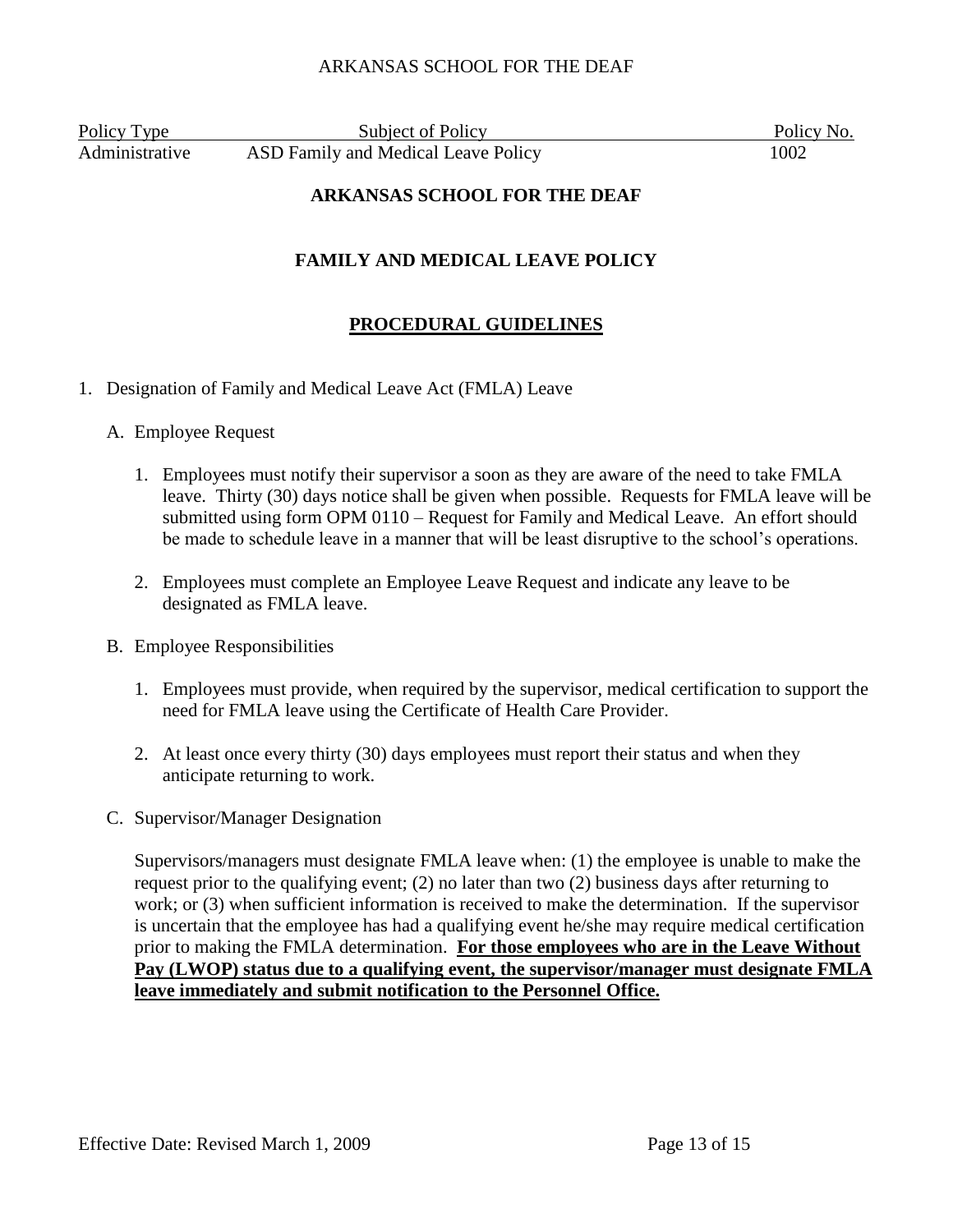| Policy Type    | Subject of Policy                   | Policy No. |
|----------------|-------------------------------------|------------|
| Administrative | ASD Family and Medical Leave Policy | 1002       |

- 2. Completion of Forms
	- A. Request for Family and Medical Leave Form OPM 0110
		- 1. This form must be completed in advance of leave request whenever possible.
		- 2. If an employee desiring to retroactively designate leave as FMLA leave must complete the form within two (2) business days of returning to work.
	- B. Employee Leave Request

The form is used to designate the type of leave to be taken i.e. sick, annual or LWOP.

- C. Certificate of Health Care Provider
	- 1. The Certificate of Health Care Provider must be submitted when requested by supervisor/manager. To the extent possible the employee must submit the certificate thirty (30) days prior to leave.
	- 2. The Certificate of Health Care Provider must be completed and submitted to the Personnel Office when recertifications are required.
- 3. Insurance Coverage
	- A. Arkansas School for the Deaf (Agency) Obligation
		- a. The agency shall maintain benefits coverage for the employee under its group health plan at the same level and under the conditions coverage would have been provided if the employee had continued in employment. The agency shall continue to pay the "employer matching" portion of the health insurance premium and the employee will pay the employee's portion if such was the arrangement prior to the FMLA leave. If the agency paid the full premium it must continue to do so.
		- b. The agency's obligation to maintain health insurance coverage ceases under FMLA if an employee's premium payment is more than thirty (30) days late. Written notice to the employee that the payment has not been received must be mailed at least fifteen (15) days before coverage is to cease.
		- c. The agency may recover from the employee any payments made by the agency to cover the employee's share of the premium once the employee returns to work. The